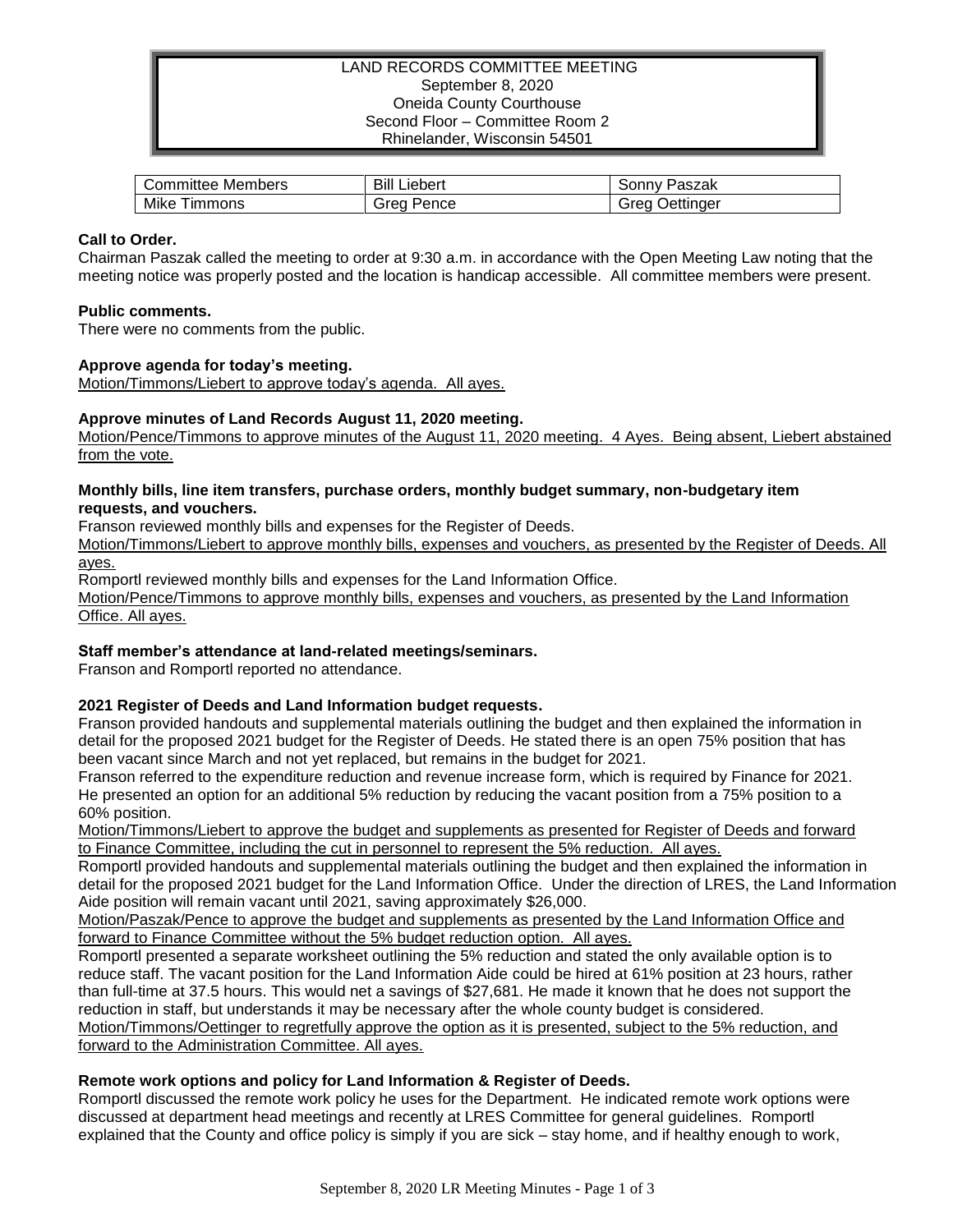allow staff to work remotely if there is work that can be done. Romportl indicated when the courthouse was shut down, he had staff email their start and end work times, send weekly work reports and was in contact with staff by email or phone, as needed. It worked well and Romportl indicated with the flu season and the importance of minimizing exposure to sick people and keeping the office open, he will be keeping the remote option available particularly as we near tax bill preparation time. He does not want the office to be ordered to shut down because of a COVID exposure. Romportl will update the Committee on changes. Liebert voiced his concerns about the entire COVID issue and went on record that he does not support what is being done.

Franson added that he currently has two staff members rotating working from home so if the office is forced to close due to quarantine, there will potentially be one member not exposed to keep the office open. Franson supports the policy and has a plan in place to protect his staff and maintain office operations. Romportl mentioned that LRES supports working remotely as needed if the Departments have the ability.

#### **Update on Real Property – tax application software implementation by Transcendent Technologies.**

Romportl reported that both Real Property and the Treasurer's application are now live. Things are going fairly well. Some abilities will be lost, but others will be gained and modifications to procedures are being made. Until we go through a full assessment year, not all the evaluations will be in the new system. The new software will be released for wider use shortly. All-in-all, it is a success.

# **Request by adjoining landowner(s) listed below to purchase excess county lands adjacent to road(s) and reconsider resolution to convey the excess lands:**

#### **Firehammer, Sylvan Shore Dr., Town of Hazelhurst, Part of Parcel # HA-167-7 in the NW-NW, Section 13, T38N-R6E**

Romportl reported that Hazelhurst has not yet been able to act on the request. Action will be postponed until next meeting.

#### **Setting minimum bids and bid deadline date of tax foreclosed and other county owned properties.**

A summary of the properties with pictures were presented. Staff have not been entered any buildings yet but will after Sheriff Department executes the writ of assistance. The committee discussed each property and set the minimum bids as follows:

| <b>Parcel</b>                                                                                                | <b>Town/City</b> | <b>Address/Rd</b>         | <b>Minimum Bid Amount</b><br>(*FMV = Fair Market Value) | <b>Notes</b>                                                                                                                                                                                         |  |
|--------------------------------------------------------------------------------------------------------------|------------------|---------------------------|---------------------------------------------------------|------------------------------------------------------------------------------------------------------------------------------------------------------------------------------------------------------|--|
| CR-303-B                                                                                                     | Crescent         | 2791 Range<br>Line Rd     | \$75,900 (FMV)                                          | Dilapidated<br>structure                                                                                                                                                                             |  |
| EN-728-8                                                                                                     | Enterprise       | County B                  | \$13,900 (FMV)                                          | Vacant parcel, was<br>a gap found<br>through mapping                                                                                                                                                 |  |
| LT-33-15                                                                                                     | Lake<br>Tomahawk | Main St                   |                                                         | <b>Small Vacant</b><br>parcel adjacent to<br>Lake Tomahawk<br>Town office who<br>has used the<br>property and sent a<br>letter indicating<br>their interest in the<br>property. See<br>motion below. |  |
| NE-689-13                                                                                                    | Newbold          |                           | \$3,900 - Offered previously                            | Question on survey<br>and description to<br>be included in<br>listing                                                                                                                                |  |
| PL-160-3                                                                                                     | Pine Lake        | <b>Trails End</b><br>Rd   | \$3,900 - Offered previously                            |                                                                                                                                                                                                      |  |
| PL-343                                                                                                       | Pine Lake        | Landlocked                | \$9,900 - offered previously                            |                                                                                                                                                                                                      |  |
| RH-369                                                                                                       | Rhinelander      | Stevens St                | \$6,100 (FMV)                                           | Vacant parcel                                                                                                                                                                                        |  |
| WB-519-1                                                                                                     | Woodboro         | <b>Spring Creek</b><br>Rd | \$19,900 (FMV)                                          | Restriction - 519-4<br>& 519-2 continued<br>access over 519-1                                                                                                                                        |  |
| Motion/Paszak/Oettinger for Romportl to contact the Town of Lake Tomahawk and present the option to purchase |                  |                           |                                                         |                                                                                                                                                                                                      |  |

LT-33-15 for the amount the County has into the parcel. All ayes.